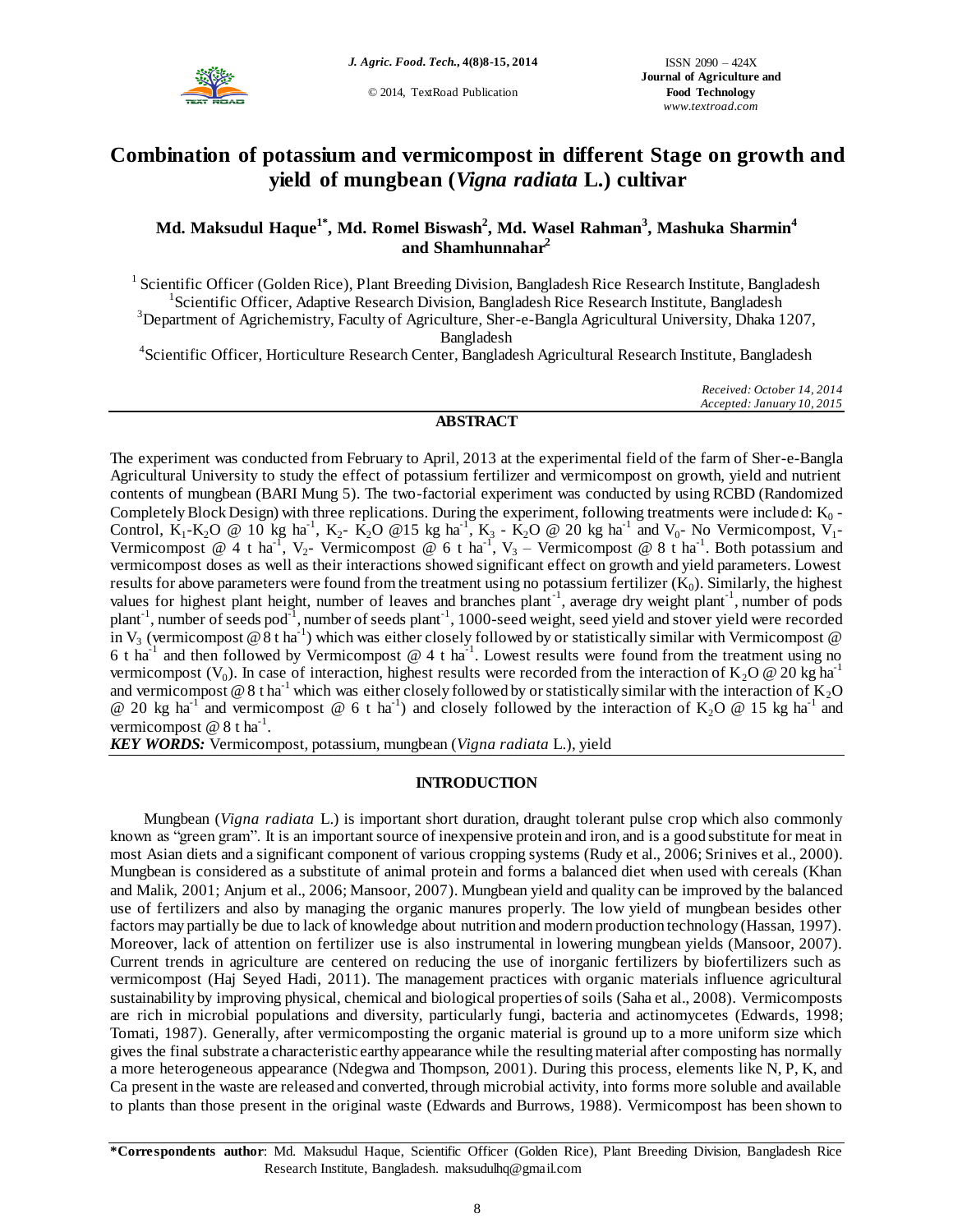increase the dry weight, (Edwards, 1995) and nitrogen uptake efficiency of plants (Tomati et al., 1994). The beneficial effects of vermicompost have been observed in horticultural (Goswami et al., 2002; Atiyeh et al., 2000a, b) and agronomic crops (Pashanasi et al., 1996; Roy et al., 2010).

Potassium (K), as a plant nutrient is becoming increasingly important in Bangladesh and a good crop response to K is being reported from many parts of the country. Pulse crops showed yield benefits from potassium application. Improved potassium supply also enhances biological nitrogen fixation and protein content of pulse grains (Srinivasarao *et al*., 2003). Soil fertility was improved significantly with farmyard manure used either alone or in combination with NPK over that of initial soil status (Singh *et al.*, 2001). The supply of phosphorus and potassium to leguminous crops is necessary especially at the flowering and pod setting stages (Zahran *et al.*, 1998). K also plays a vital role as macronutrient in plant growth and sustainable crop production (Baligar *et al.,* 2001). It maintains turgor pressure of cell which is necessary for cell expansion. It helps in osmo-regulation of plant cell, assists in opening and closing of stomata. It plays a key role in activation of more than 60 enzymes (Tisdale *et al.*, 1990; Bukhsh *et al*., 2011). The present study was, therefore contemplated to investigate the effect of different levels of potassium in combination with different levels of vermicompost on growth and yield of a mungbean cultivar.

### **MATERIALS AND METHODS**

The experiment was carried out at the Sher-e-Bangla Agricultural University (SAU) Farm, Dhaka. The experimental site is situated at 23°77' North Latitude and 90°30' East Longitude. The elevation of the experimental site is 1.0 m above the sea level. The area belongs to the Agro-ecological Zone (AEZ-28): Madhupur Tract. The climate of the experimental site is sub-tropical, wet and humid. Heavy rainfall occurs in the monsoon (mid-April to mid-August) and scanty during rest of the year. BARI Mung 5 was used in the study. The experiment was laid out in a randomized complete block design with three replications. Each plot was measured 3 m x 2 m.

Source: Soli Resources Development Institute (SRDI)

| Factor 1: Potassium treatment:<br>$K_0$ - Control | Factor 2: Vermicompost treatment:<br>$V_0$ - No vermicompost |  |  |  |  |  |
|---------------------------------------------------|--------------------------------------------------------------|--|--|--|--|--|
| $K_1$ - MoP @ 10 kg ha <sup>-1</sup>              |                                                              |  |  |  |  |  |
| $K_2$ - MoP @ 15 kg ha <sup>-1</sup>              | $V_1$ - Vermicompost @ 4 t ha <sup>-1</sup>                  |  |  |  |  |  |
| $K_3$ - MoP @ 20 $kg$ ha <sup>-1</sup>            | $V_2$ - Vermicompost @ 6 t ha <sup>-1</sup>                  |  |  |  |  |  |
|                                                   | $V_{3}$ - Vermicompost @ 8 t ha <sup>-1</sup>                |  |  |  |  |  |
| <b>Treatment combinations:</b>                    |                                                              |  |  |  |  |  |
| $K_0$ (Control)<br>X                              | $V_0$ (Control)                                              |  |  |  |  |  |
|                                                   | $V_1$ (Vermicompost 4 t ha <sup>-1</sup> )                   |  |  |  |  |  |
|                                                   | $V_2$ (Vermicompost 6 t ha <sup>-1</sup> )                   |  |  |  |  |  |
|                                                   | $V_3$ (Vermicompost 8 t ha <sup>-1</sup> )                   |  |  |  |  |  |
| $K_1$ (MoP @ 10 kg ha <sup>-1</sup> )<br>X        | $V_0$ (Control)                                              |  |  |  |  |  |
|                                                   | $V_1$ (Vermicompost 4 t ha <sup>-1</sup> )                   |  |  |  |  |  |
|                                                   | $V_2$ (Vermicompost 6 t ha <sup>-1</sup> )                   |  |  |  |  |  |
|                                                   | $V_3$ (Vermicompost 8 t ha <sup>-1</sup> )                   |  |  |  |  |  |
| $K_2$ (MoP @ 15 kg ha <sup>-1</sup> )<br>X        | $V_0$ (Control)                                              |  |  |  |  |  |
|                                                   | $V_1$ (Vermicompost 4 t ha <sup>-1</sup> )                   |  |  |  |  |  |
|                                                   | $V_2$ (Vermicompost 6 t ha <sup>-1</sup> )                   |  |  |  |  |  |
|                                                   | $V_3$ (Vermicompost 8 t ha <sup>-1</sup> )                   |  |  |  |  |  |
| $K_3$ (MoP @ 20 kg ha <sup>-1</sup> )<br>X        | $V_0$ (Control)                                              |  |  |  |  |  |
|                                                   | $V_1$ (Vermicompost 4 t ha <sup>-1</sup> )                   |  |  |  |  |  |
|                                                   | $V_2$ (Vermicompost 6 t ha <sup>-1</sup> )                   |  |  |  |  |  |
|                                                   | $V_3$ (Vermicompost 8 t ha <sup>-1</sup> )                   |  |  |  |  |  |
|                                                   |                                                              |  |  |  |  |  |

Potassium fertilizer (MoP) and Organic manure (vermicompost) was applied as per treatments along with zinc sulphate ( $@ 2.0 \text{ kg} \text{ ha}^{-1}$ ) during the final land preparation. Nitrogenous fertilizer (urea $@ 20.0 \text{ kg/ha}$ ) and Phosphatic fertilizer (TSP@10kg/ha) was also applied. Sowing of Mungbean was done on 19<sup>th</sup> February 2013. Healthy seeds of mungbean  $\omega$  35 kg ha<sup>-1</sup> were sown by hand as uniformly as possible in furrows. The crops were harvested at a time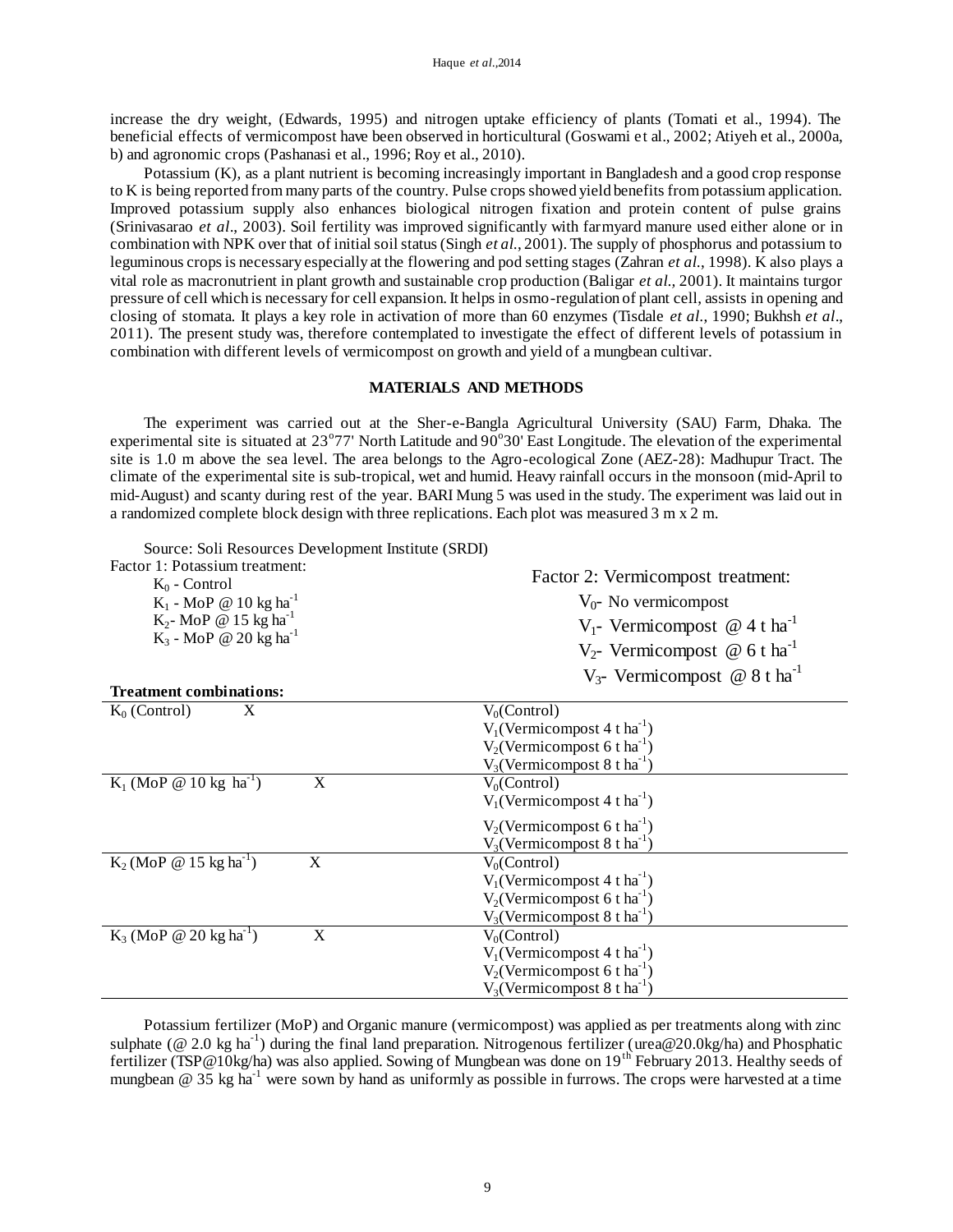due to synchronous maturity of pods. At first 50% of early matured pods were harvested by hand picking at 55 days after sowing.

# **RESULTS AND DISCUSSION**

#### **Plant height**

The plant height at harvest differed significantly due to different potassium treatments. Significantly higher plant height (40.46 cm) was recorded in  $K_3$  (MoP @ 20 kg ha<sup>-1</sup>) and it was closely followed by the application of MoP @ 15 kg ha<sup>-1</sup> (K<sub>2</sub>: 37.31 cm) and subsequently followed by K<sub>1</sub> (MoP @ 10 kg ha<sup>-1</sup>) (35.82 cm). Lowest plant height at harvest was found from the treatment using no potassium fertilizer  $(K_0: 33.85 \text{ cm})$  (Figure 1 and Table 1). Results show that plant height was positively influenced by higher potassium fertilizer doses. This is in conformity with Oad and Buriro (2005) who found that,  $10-30-30$  kg NPK ha<sup>-1</sup> was the best treatment for mungbean's plant height. Different doses of vermicompost showed significant differences in case of plant height. The highest plant height (38.31 cm) was recorded in  $V_3$  (vermicompost @ 8 t ha<sup>-1</sup>) which was statistically similar with  $V_2$  (38.05 cm) and followed by  $V_1$  (35.82 cm). Application of no vermicompost ( $V_0$ ) gave the lowest plant height (30.11 cm) among the treatments (Figure 2 and Table 2). From the above results it can be stated that, increased rate of vermicompost is favorable for plant height of mungbean. Karmegam and Daniel (2000) found similar results in case of cowpea.



#### **Number of leaves**

The number of leaves plant<sup>-1</sup> differed significantly due to different potassium treatments. Significantly higher number of leaves plant<sup>-1</sup> (23.73) was recorded in K<sub>3</sub> (MoP @ 20 kg ha<sup>-1</sup>) and it was followed by the application of MoP @ 15 kg ha<sup>-1</sup> (K<sub>2</sub>: 19.17) and K<sub>1</sub> (MoP @ 10 kg ha<sup>-1</sup>) (17.11). Lowest number of leaves plant<sup>-1</sup> at harvest was found from the treatment using no potassium fertilizer  $(K_0: 13.43)$  (Table 1). Results showed that number of leaves plant-1 was positively influenced by higher doses of potassium fertilizer. This is in conformity with Oad and Buriro (2005). In legume production, K is essential in every stage of growth. Potassium is needed to maintain favorable plant water status, regulate nutrient uptake, and encourage photosynthesis and plant growth (Reetz and Murrell, 1998). Different doses of vermicompost showed significant differences in case of number of leaves plant<sup>-1</sup>. Highest number of leaves plant<sup>-1</sup> (20.00) was recorded in V<sub>3</sub> (vermicompost @ 8 t ha<sup>-1</sup>) which was statistically similar with V<sub>2</sub> (18.83) and subsequently followed by  $V_1$  (15.61). Application of no vermicompost  $(V_0)$  gave the lowest number of leaves plant<sup>-1</sup> (12.33) among the treatments (Table 2). Results are in agree with Reddy *et al.* (1998) who showed that application of 60 kg  $P_2O_5$  per hectare through phospho-vermicompost significantly increased the growth, dry matter and yield of pea.

#### **Number of branches**

The number of branches plant<sup>-1</sup> differed significantly due to different potassium treatments. Significantly higher number of branches plant<sup>-1</sup> (12.06) was recorded in K<sub>3</sub> (MoP @ 20 kg ha<sup>-1</sup>) and it was followed by the application of MoP @ 15 kg ha<sup>-1</sup> (K<sub>2</sub>: 11.27) and K<sub>1</sub> (MoP @ 10 kg ha<sup>-1</sup>) (10.92). Lowest number of branches plant<sup>-1</sup> at harvest was found from the treatment using no potassium fertilizer  $(K_0: 8.46)$  (Table 1). It clearly seems from the results that, number of branches plant<sup>-1</sup> increased with increasing rate of potassium fertilizer. Oad and Buriro (2005) found similar results while experimenting with mungbean. Different doses of vermicompost showed significant differences in case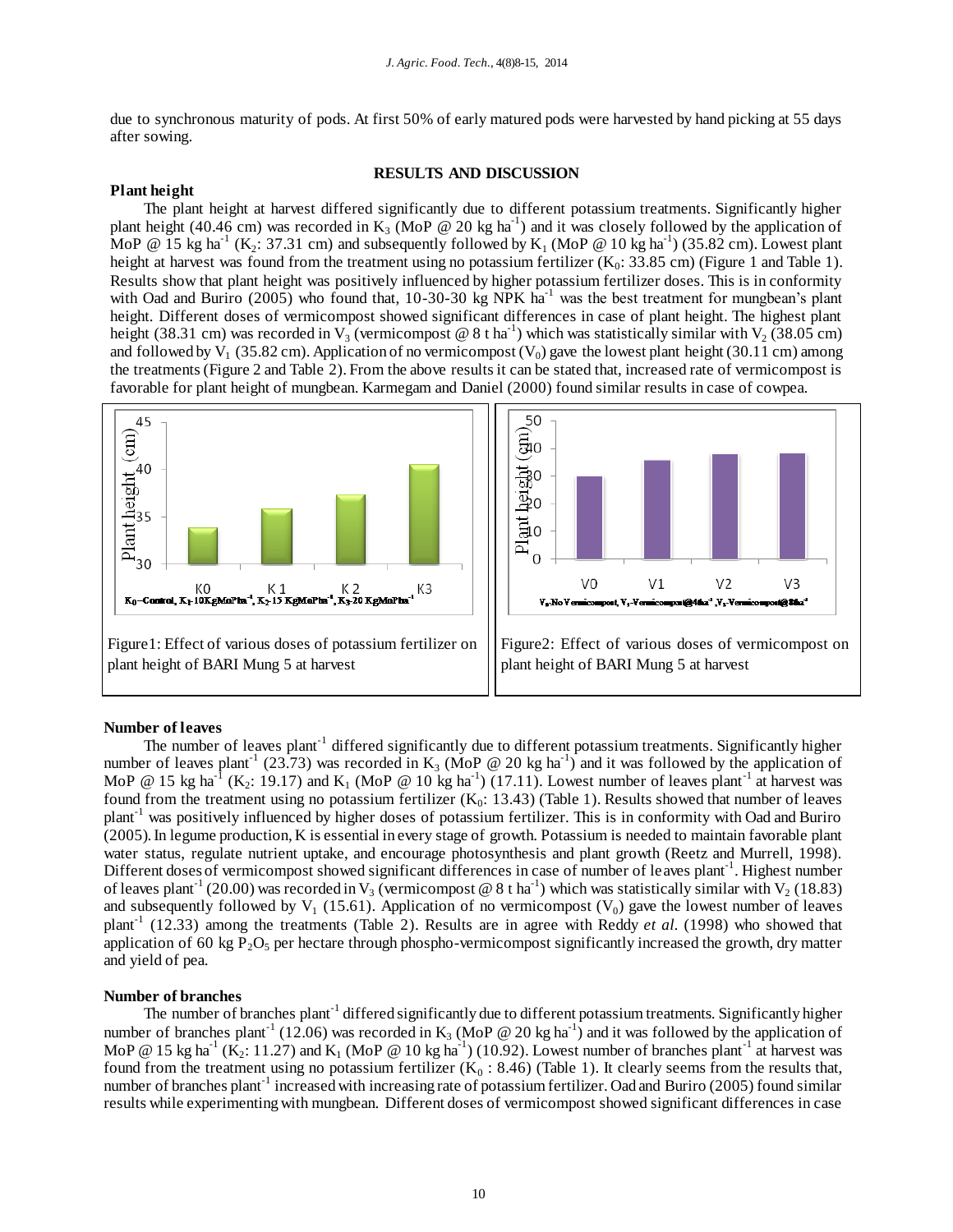of number of branches plant<sup>-1</sup>. Highest number of branches plant<sup>-1</sup> (11.54) was recorded in  $V_3$  (vermicompost @ 8 t ha<sup>-1</sup>) which was statistically similar with  $V_2$  (11.34) and subsequently followed by  $V_1$  (8.97). Application of no vermicompost  $(V_0)$  gave the lowest number of branches plant<sup>-1</sup> (6.97) among the treatments (Table 2). With increasing the level of vermicompost, the number of branches plant<sup>-1</sup> of BARI Mung 5 also increased. Results are in agree with Reddy *et al.* (1998) who showed that application of 60 kg  $P_2O_5$  per hectare through phospho-vermicompost significantly increased the growth, dry matter and yield of pea.

# **Average dry weight plant-1**

The average dry weight plant<sup>-1</sup> differed significantly due to different potassium treatments. Significantly higher average dry weight plant<sup>-1</sup> (7.66 g) was recorded in K<sub>3</sub> (MoP @ 20 kg ha<sup>-1</sup>) and it was statistically similar with the application of MoP @ 15 kg ha<sup>-1</sup> (K<sub>2</sub>: 7.59 g) and was followed by the K<sub>1</sub> (MoP @ 10 kg ha<sup>-1</sup>) (6.34 g). Lowest average dry weight plant<sup>-1</sup> at harvest was found from the treatment using no potassium fertilizer  $(K_0: 5.94 \text{ g})$  (Table 1). Results show that average dry weight plant<sup>-1</sup> was positively influenced by higher potassium fertilizer doses. This is in conformity with Oad and Buriro (2005) who found that,  $10-30-30$  kg NPK ha<sup>-1</sup> was the best treatment for mungbean's growth and yield. Different doses of vermicompost showed significant differences in case of average dry weight plant<sup>-1</sup>. Highest average dry weight plant<sup>-1</sup> (6.55 g) was recorded in V<sub>3</sub> (vermicompost @ 8 t ha<sup>-1</sup>) which was statistically similar with  $V_2$  (6.54 g) and subsequently followed by  $V_1$  (5.15 g). Application of no vermicompost ( $V_0$ ) gave the lowest average dry weight plant<sup>-1</sup> (3.95 g) among the treatments (Table 2). Increased level of vermicompost increased the dry weight plant-1 of BARI Mung 5. Results are in conformity with Reddy *et al.* (1998) who showed that application of 60 kg  $P_2O_5$  per hectare through phospho-vermicompost significantly increased the growth, dry matter and yield of pea.

### **Number of pods plant-1**

The number of pods plant<sup>-1</sup> differed significantly due to different potassium treatments. Significantly higher number of pods plant<sup>-1</sup> (16.79) was recorded in K<sub>3</sub> (MoP @ 20 kg ha<sup>-1</sup>) and it was followed by the application of MoP @ 15 kg ha<sup>-1</sup> (K<sub>2</sub>: 15.69) and K<sub>1</sub> (MoP @ 10 kg ha<sup>-1</sup>) (12.11). Lowest number of pods plant<sup>-1</sup> at harvest was found from the treatment using no potassium fertilizer  $(K_0: 7.56)$  (Figure 3 and Table 1). From the results it can be stated that potassium has a positive effect on number of pods plant<sup>-1</sup> of BARI Mung 5. Ashraf *et al.* (2003) found that NPK 50:50:50 kg ha<sup>-1</sup> resulted in the highest number of pods plant<sup>-1</sup>. Different doses of vermicompost showed significant differences in case of number of pods plant<sup>-1</sup>. Highest number of pods plant<sup>-1</sup> (13.17) was recorded in V<sub>3</sub> (vermicompost @ 8 t ha<sup>-1</sup>) which was statistically similar with  $V_2$  (13.01) and subsequently followed by  $V_1$  (10.11). Application of no vermicompost  $(V_0)$  gave the lowest number of pods plant<sup>-1</sup> (4.56) among the treatments (Figure 4 and Table 2). Aruna and Narsa Reddy (1999) reported that the application of vermicompost @ 15 t per ha to soybean recorded significantly higher number of pods per plant.





#### **Number of seeds pod-1**

The number of seeds pod<sup>-1</sup> differed significantly due to different potassium treatments. Significantly higher number of seeds pod<sup>-1</sup> (4.09) was recorded in  $K_3$  (MoP @ 20 kg ha<sup>-1</sup>) and it was statistically similar with the application of MoP @ 15 kg ha<sup>-1</sup> (K<sub>2</sub>: 3.94) and followed by K<sub>1</sub> (MoP @ 10 kg ha<sup>-1</sup>) (3.23). Lowest number of seeds pod<sup>-1</sup> was found from the treatment using no potassium fertilizer  $(K_0: 2.23)$  (Figure 5 and Table 1). Different doses of vermicompost showed significant differences in case of number of seeds pod<sup>-1</sup>. Highest number of seeds pod<sup>-1</sup> (4.75)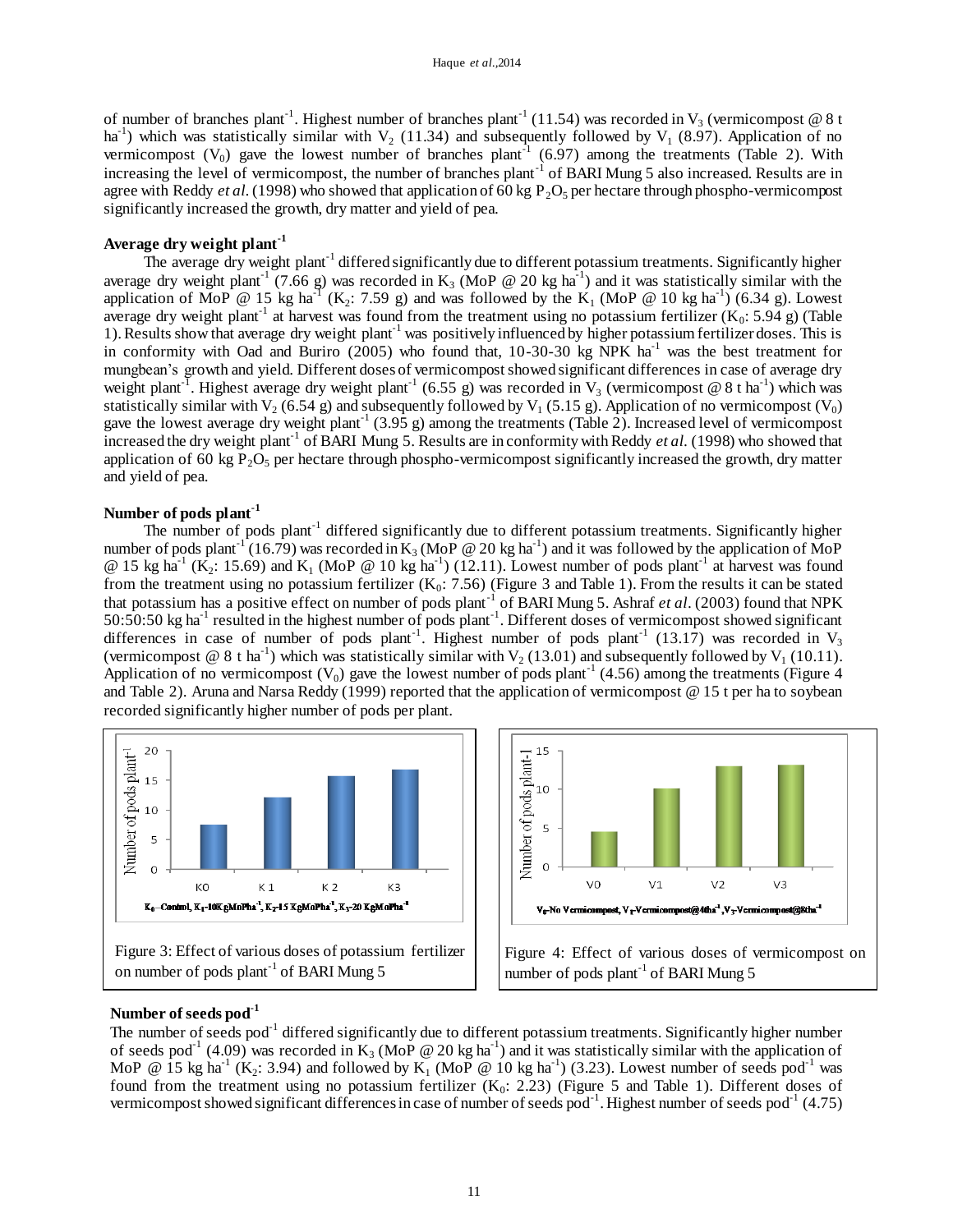was recorded in  $V_3$  (vermicompost @ 8 t ha<sup>-1</sup>) which was statistically similar with  $V_2$  (4.42) and subsequently followed by  $V_1$  (2.72). Application of no vermicompost ( $V_0$ ) gave the lowest number of seeds pod<sup>-1</sup> (2.45) among the treatments (Figure 6 and Table 2).





## **Number of seeds plant-1**

The number of seeds plant<sup>-1</sup> differed significantly due to different potassium treatments. Significantly higher number of seeds plant<sup>-1</sup> (311.36) was recorded in K<sub>3</sub> (MoP @ 20 kg ha<sup>-1</sup>) and it was followed by the application of MoP @ 15 kg ha<sup>-1</sup> (K<sub>2</sub>: 295.37) and K<sub>1</sub> (MoP @ 10 kg ha<sup>-1</sup>) (270.40). Lowest number of seeds plant<sup>-1</sup> was found from the treatment using no potassium fertilizer  $(K_0: 235.06)$  (Table 1). Different doses of vermicompost showed significant differences in case of number of seeds plant<sup>-1</sup>. Highest number of seeds plant<sup>-1</sup> (285.37) was recorded in V<sub>3</sub> (vermicompost @ 8 t ha<sup>-1</sup>) which was followed by  $V_2$  (265.29) and  $V_1$  (205.91). Application of no vermicompost  $(V_0)$  gave the lowest number of seeds plant<sup>-1</sup> (179.51) among the treatments (Table 2). These results are contradictory to that of Kumar *et al.* (2002) who found that seeds plant<sup>-1</sup> was not influenced by organic amendment.

#### **1000-seed weight**

The 1000-seed weight differed significantly due to different potassium treatments. Significantly higher 1000 seed weight (41.71g) was recorded in  $\overline{K}_3$  (MoP @ 20 kg ha<sup>-1</sup>) and it was followed by the application of MoP @ 15 kg ha<sup>-1</sup> (K : 40.49 g) and then K<sub>1</sub> (MoP @ 10 kg ha<sup>-1</sup>) (38.27 g). Lowest 1000-seed weight was found from the treatment using no potassium fertilizer  $(K_0: 35.99 g)$  (Figure 7 and Table 1). From the results, it is confirmed that 1000-seed weight was positively affected by higher potassium doses. The  $10-30-30$  kg NPK ha<sup>-1</sup> was found out as the best treatment by Oad and Buriro (2005) for mungbean cv. AEM 96 in Tandojam, Pakistan during the spring season of 2004. Different doses of vermicompost showed significant differences in case of 1000-seed weight. Highest 1000-seed weight (40.97 g) was recorded in  $V_3$  (vermicompost @ 8 t ha<sup>-1</sup>) which was statistically similar with  $V_2$  (40.92 g) and subsequently followed by  $V_1$  (38.03 g). Application of no vermicompost ( $V_0$ ) gave the lowest 1000-seed weight (32.01 g) among the treatments (Figure 8 and Table 2). These results are contradictory to that of Kumar *et al.* (2002) who found that seeds plant<sup>-1</sup> was not influenced by organic amendment. But Chinnamuthu and Venkatakrishnan (2001) reported that the application of vermicompost @ 2 t per ha recorded significantly higher 100 seed weight (4.14 g) in sunflower.



Figure 7: Effect of various doses of potassium fertilizer on 1000-seed weight of BARI Mung 5



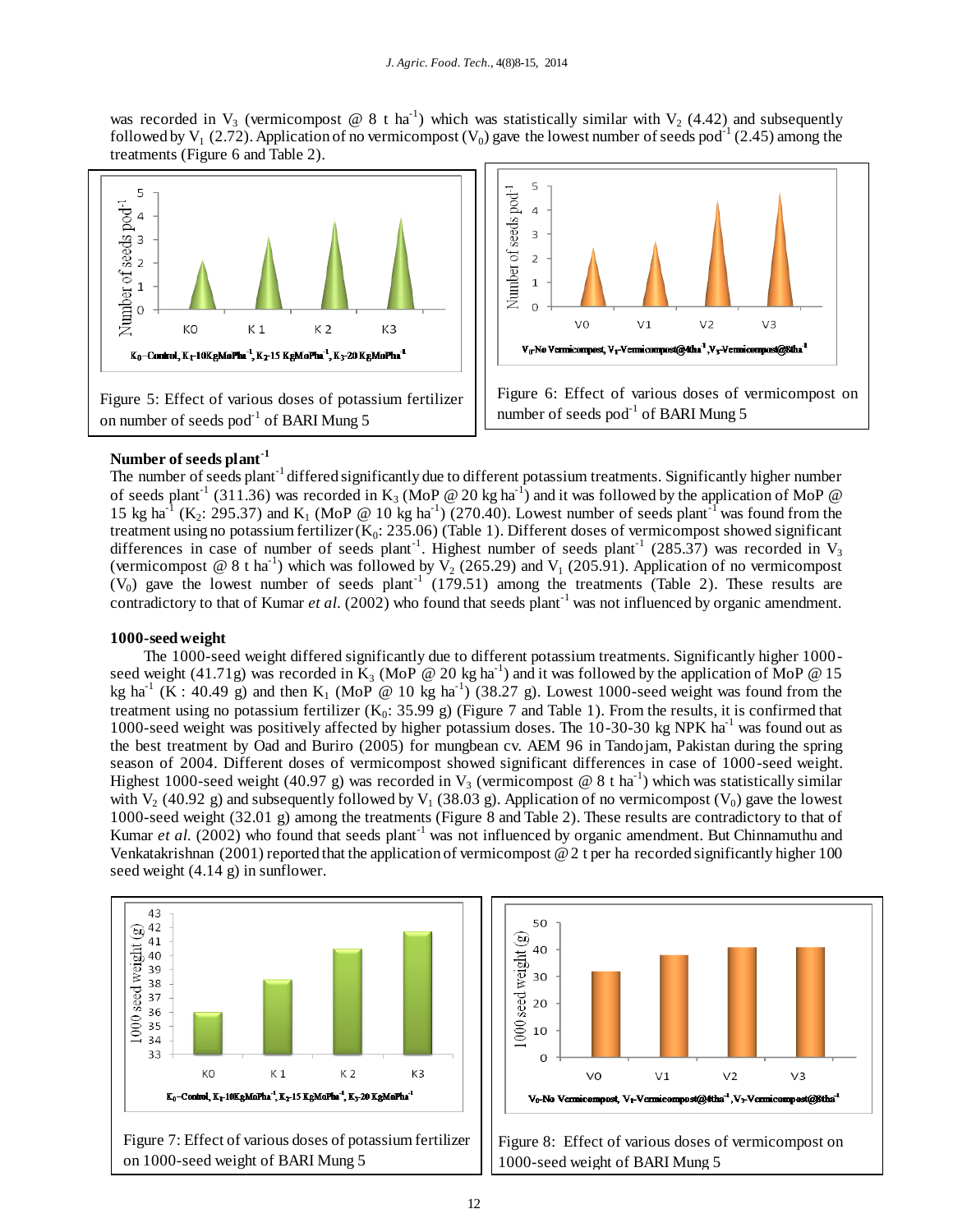# **Seed yield ha -1**

The seed yield ha<sup>-1</sup> differed significantly due to different potassium treatments. Significantly higher seed yield (1.126) t ha<sup>-1</sup>) was recorded in K<sub>3</sub> (MoP @ 20 kg ha<sup>-1</sup>) and it was statistically similar with the application of MoP @ 15 kg ha<sup>-1</sup> (K<sub>2</sub>: 1.114 t ha<sup>-1</sup>) and then followed by K<sub>1</sub> (MoP @ 10 kg ha<sup>-1</sup>) (0.921 t ha<sup>-1</sup>). Lowest seed yield ha<sup>-1</sup> was found from the treatment using no potassium fertilizer  $(K_0: 0.511 \text{ t ha}^{-1})$  (Figure 9 and Table 1). Oad and Buriro (2005) found that 10-30-30 kg NPK ha-1 was the best treatment for seed yield of mungbean cv. AEM 96 in Tandojam, Pakistan during the spring season of 2004. Different doses of vermicompost showed significant differences in case of seed yield ha<sup>-1</sup>. Highest seed yield (0.933 t ha<sup>-1</sup>) was recorded in V<sub>3</sub> (vermicompost @ 8 t ha<sup>-1</sup>) which was statistically similar with  $V_2$  (0.908 t ha<sup>-1</sup>) and subsequently followed by  $V_1$  (0.738 t ha<sup>-1</sup>). Application of no vermicompost  $(V_0)$  gave the lowest seed yield  $(0.401 \text{ t ha}^{-1})$  among the treatments (Figure 10 and Table 2). Roy and Singh (2006) reported in malt barley that the application of vermicompost @10 t per ha recorded higher seed yield (44 q per ha). Aruna and Narsa Reddy (1999) reported that the application of vermicompost @ 15 t per ha to soybean recorded significantly seed yield (1143 kg/ha).





# **Stover yield ha-1**

The stover yield ha<sup>-1</sup> differed significantly due to different potassium treatments. Significantly higher stover yield (2.079 t ha<sup>-1</sup>) was recorded in  $\tilde{K_3}$  (MoP @ 20 kg ha<sup>-1</sup>) and it was followed by the application of MoP @ 15 kg ha<sup>-1</sup>  $(K_2: 1.690$  t ha<sup>-1</sup>) and then  $K_1$  (MoP @ 10 kg ha<sup>-1</sup>) (1.570 t ha<sup>-1</sup>). Lowest stover yield ha<sup>-1</sup> was found from the treatment using no potassium fertilizer  $(K_0: 1.367 \t{t} \text{ ha}^{-1})$  (Table 1). Different doses of vermicompost showed significant differences in case of stover yield ha<sup>-1</sup>. Highest stover yield (1.735 t ha<sup>-1</sup>) was recorded in  $V_3$ (vermicompost @ 8 t ha<sup>-1</sup>) which was closely followed by  $V_2$  (1.711 t ha<sup>-1</sup>) and subsequently by  $V_1$  (1.546 t ha<sup>-1</sup>). Application of no vermicompost ( $V_0$ ) gave the lowest stover yield (1.107 t ha<sup>-1</sup>) among the treatments (Table 2).

| Table1: Effect of various doses of potassium fertilizer on different yield contributing characters of |                    |  |  |
|-------------------------------------------------------------------------------------------------------|--------------------|--|--|
|                                                                                                       | <b>BARI Mung 5</b> |  |  |

| $\frac{1}{2}$            |                        |                                                 |                                                               |                                                                        |                                               |                                               |                                       |                                   |                                      |                                        |
|--------------------------|------------------------|-------------------------------------------------|---------------------------------------------------------------|------------------------------------------------------------------------|-----------------------------------------------|-----------------------------------------------|---------------------------------------|-----------------------------------|--------------------------------------|----------------------------------------|
| <b>Treatments</b>        | <b>Plant</b><br>height | <b>Number</b><br>of leaves<br>plan <sup>1</sup> | <b>Number</b><br><sub>of</sub><br><b>branches</b><br>$plan-1$ | <b>Average</b><br>$drv$<br>weight<br>$\mathbf{plant}^{-1}(\mathbf{g})$ | <b>Number</b><br>of pods<br>plan <sup>1</sup> | <b>Number</b><br>of seeds<br>$\mathbf{pod}^1$ | <b>Number</b><br>of seeds<br>$plan-1$ | $1000 -$<br>seed<br>weight<br>(g) | <b>Seed</b><br>vield (t<br>$ha^{-1}$ | <b>Stover</b><br>yield (t<br>$ha^{-1}$ |
| $K_0$                    | 33.85 d                | 13.43 c                                         | 8.46 d                                                        | $5.94\text{ c}$                                                        | 7.56d                                         | $2.23$ c                                      | 235.06 d                              | 35.99 d                           | 0.511 c                              | $1.367$ c                              |
| $\mathbf{K}_1$           | 35.82 c                | 17.11 b                                         | $10.92 \text{ c}$                                             | 6.34 <sub>b</sub>                                                      | 12.11 c                                       | 3.23bc                                        | $270.40 \text{ c}$                    | 38.27 c                           | 0.921 b                              | 1.570 b                                |
| $K_2$                    | 37.31 b                | 19.17 <sub>b</sub>                              | 11.27 <sub>b</sub>                                            | 7.59a                                                                  | 15.69 <sub>b</sub>                            | 3.94a                                         | 295.37 <sub>b</sub>                   | 40.49 <sub>b</sub>                | 1.114a                               | 1.690 b                                |
| $K_3$                    | 40.46 a                | 23.73a                                          | 12.06a                                                        | 7.66a                                                                  | 16.79a                                        | 4.09a                                         | 311.36 a                              | 41.71 a                           | $1.126$ a                            | 2.079a                                 |
| <b>LSD</b>               | 0.3037                 | 2.183                                           | 0.3015                                                        | 0.315                                                                  | 0.7113                                        | 0.6123                                        | 9.57                                  | 0.7912                            | 0.1585                               | 0.3780                                 |
| CV <sub>0</sub>          | 10.50                  | 5.01                                            | 5.74                                                          | 4.33                                                                   | 8.90                                          | 13.26                                         | 5.40                                  | 7.20                              | 6.07                                 | 13.90                                  |
| Level of<br>significance | $* *$                  | $\ast$                                          | $\ast$                                                        | $* *$                                                                  | **                                            | $* *$                                         | $*$                                   | $* *$                             | $\ast$                               | **                                     |

\*\* = Significant at 1% level,  $*$  = Significant at 5% level

 $K_0$  – Control,  $K_1$  -  $K_2O$  @ 10 kg ha<sup>-1</sup>,  $K_2$ -  $K_2O$  @ 15 kg ha<sup>-1</sup>,  $K_3$  -  $K_2O$  @ 20 kg ha<sup>-1</sup>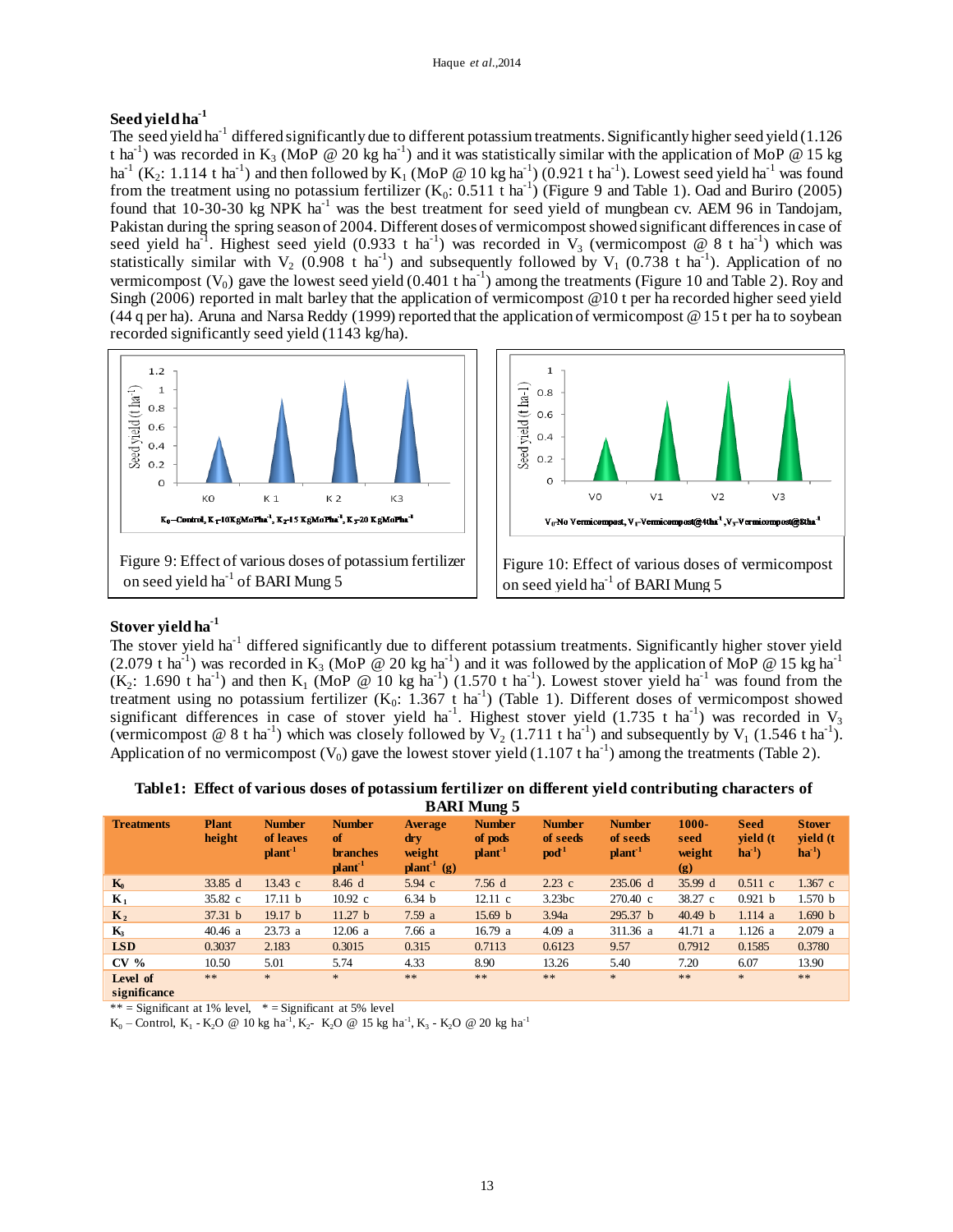| <b>Treatments</b>        | <b>Plant</b><br>height | <b>Number</b><br>of leaves<br>$plant-1$ | <b>Number</b><br><sub>of</sub><br><b>branches</b><br>plant <sup>-1</sup> | Average<br>$drv$<br>weight<br>$\mathbf{plant}^1$ (g) | <b>Number</b><br>of pods<br>plant <sup>-1</sup> | <b>Number</b><br>of seeds<br>pod <sup>1</sup> | <b>Number</b><br>of seeds<br>plan <sup>1</sup> | $1000 -$<br>seed<br>weight<br>$\left( \mathbf{g} \right)$ | <b>Seed</b><br>vield (t<br>$ha^{-1}$ | <b>Stover</b><br>vield (t<br>$ha^{-1}$ |
|--------------------------|------------------------|-----------------------------------------|--------------------------------------------------------------------------|------------------------------------------------------|-------------------------------------------------|-----------------------------------------------|------------------------------------------------|-----------------------------------------------------------|--------------------------------------|----------------------------------------|
| $K_0$                    | $30.11 \text{ c}$      | $12.33 \text{ c}$                       | $6.97\text{ c}$                                                          | $3.95\text{ c}$                                      | $4.56$ c                                        | 2.45 <sub>b</sub>                             | 179.51 d                                       | $32.01 \text{ c}$                                         | $0.511$ c                            | $1.367$ c                              |
| $K_1$                    | 35.82 <sub>b</sub>     | 15.61 b                                 | 8.97 <sub>b</sub>                                                        | 5.15 <sub>b</sub>                                    | 10.11 <sub>b</sub>                              | 2.72 <sub>b</sub>                             | $205.91 \text{ c}$                             | 38.03 <sub>b</sub>                                        | 0.921 b                              | 1.570 <sub>b</sub>                     |
| $\mathbf{K}_2$           | 38.05 a                | 18.83 a                                 | 11.34 a                                                                  | 6.54a                                                | 13.01 a                                         | 4.42 a                                        | 265.29 <sub>b</sub>                            | 40.92 a                                                   | 1.114a                               | 1.690 b                                |
| $K_3$                    | 38.31 a                | 20.00 a                                 | 11.54a                                                                   | 6.55a                                                | 13.17a                                          | 4.75a                                         | 285.37 a                                       | 40.97 a                                                   | 1.126 a                              | 2.079 a                                |
| <b>LSD</b>               | 0.3022                 | 2.172                                   | 0.2998                                                                   | 0.3124                                               | 0.7080                                          | 1.354                                         | 7.91                                           | 0.7874                                                    | 0.1585                               | 0.3780                                 |
| CV <sub>0</sub>          | 10.50                  | 5.01                                    | 5.74                                                                     | 4.33                                                 | 8.90                                            | 13.26                                         | 5.40                                           | 7.20                                                      | 6.07                                 | 13.90                                  |
| Level of<br>significance | $\ast$                 | $* *$                                   | $* *$                                                                    | **                                                   | $\ast$ $\ast$                                   | $\ast$                                        | $**$                                           | **                                                        | $\ast$                               | **                                     |

#### **Table 2: Effect of various doses of vermicompost on different yield contributing characters of BARI Mung 5**

 $**$  = Significant at 1% level,  $*$  = Significant at 5% level

 $V_0$ - No vermicompost,  $V_1$  - Vermicompost @ 4 t ha<sup>-1</sup>,  $V_2$ - Vermicompost @ 6 t ha<sup>-1</sup>,  $V_3$ -Vermicompost @ 8 t ha<sup>-1</sup>

#### **CONCLUSION**

In the experiment Significant variations were found in growth & yield parameters and nutrient contents of BARI Mung 5 at harvest due to the effect of inorganic potassium fertilizers dose performed better than other treatments. Significant variations were found in growth & yield parameters and nutrient contents of BARI Mung 5 at harvest due to the effect of vermicompost. Highest stover yield was recorded in  $V_3$  (vermicompost @ 8 t ha<sup>-1</sup>) which was closely followed by  $V_2$  and then by  $V_1$ .

#### **REFERENCES**

- Anjum M S., Ahmed Z.I and Rauf C.A. 2006. Effect of Rhizobium inoculation and nitrogen fertilizer on yield and yield components of mungbean. *Int. J. Agric. Biol*., 2: 238-240.
- Aruna, P. and Narsa, R.S. 1999. Response of soybean (*Glycine max*) to conjunctive use of organic and inorganic sources of nitrogen. *Indian J. Agric. Sci.*, 69(5): 382 – 383.
- Ashraf, M., Mueen-Ud-Din, M. and Warrick, N.H. 2003. Production efficiency of mungbean (*Vigna radiata* L.) as affected by seed inoculation and NPK application. Intl. J. Agric. Biol. 5(2): 179-180.
- Atiyeh R.M., Arancon N.Q., Edwards C.A., Metzger J.D. and Shuster W. 2000a Effect of vermicomposts and composts on plant growth in horticulture container media and soil.Pedobiologia, 44:579-590.
- Baligar V.C., Fageria N.K. and He Z.L. 2001. Nutrient use efficiency in plants. Communications in Soil Science and Plant Analysis. 32:921-950.
- Bukhsh M.A.A.H.A., Ahmad R., Malik, A.U., Hussain S. and Ishaque M. 2011. Profitability of three maize hybrids as influenced by varying plant density and potassium application. *J. Anim. Pl. Sci.,* 21(1): 42-47.
- Chinnamuthu, C. R. and Venkatakrishnan. 2001. Effect of integrating inorganic fertilizer with vermicompost and vescular arbuscular mycorrhizae (VAM) on the productivity of sunflower. *Madras Agric .J.*, 88(7-9): 424 – 427.
- Edwards CA. 1995. Historicaloverviewofvermicomposting. Biocycle, 36:56-58.
- Edwards C. and Burrows I. 1988. The potential of earthworm compost as plant growth media, p. 211-219. In: C. Edwards and E. Neuhauser (eds.). Earthworms in waste and environmental management. Academic, The Hague, The Netherlands.
- Goswami, V.K., Kaushik, S.K. and Gautam, R.C. 2002. Effect of intercropping and weed control on nutrient uptake and water use efficiency of pearlmillet (Pennisetum glaucum) under rainfed conditions. *Indian J. Agron.* 47(4), 504-508.
- Haj Seyed Hadi M R., Darzi M T., Ghandehari Z. and Riazi G.H. 2011. Effects of vermicompost and amino acids on the flower yield and essential oil production from Matricaria chamomile L. *J. Medi. Pl. Res.* 5(23): 5611- 5617.
- Hassan R. 1997. Growth and yield response of mung bean to different seed rates and levels of phosphorus. M.Sc. Thesis, Agron. Deptt., University of Agriculture Faisalabad, Pakistan.